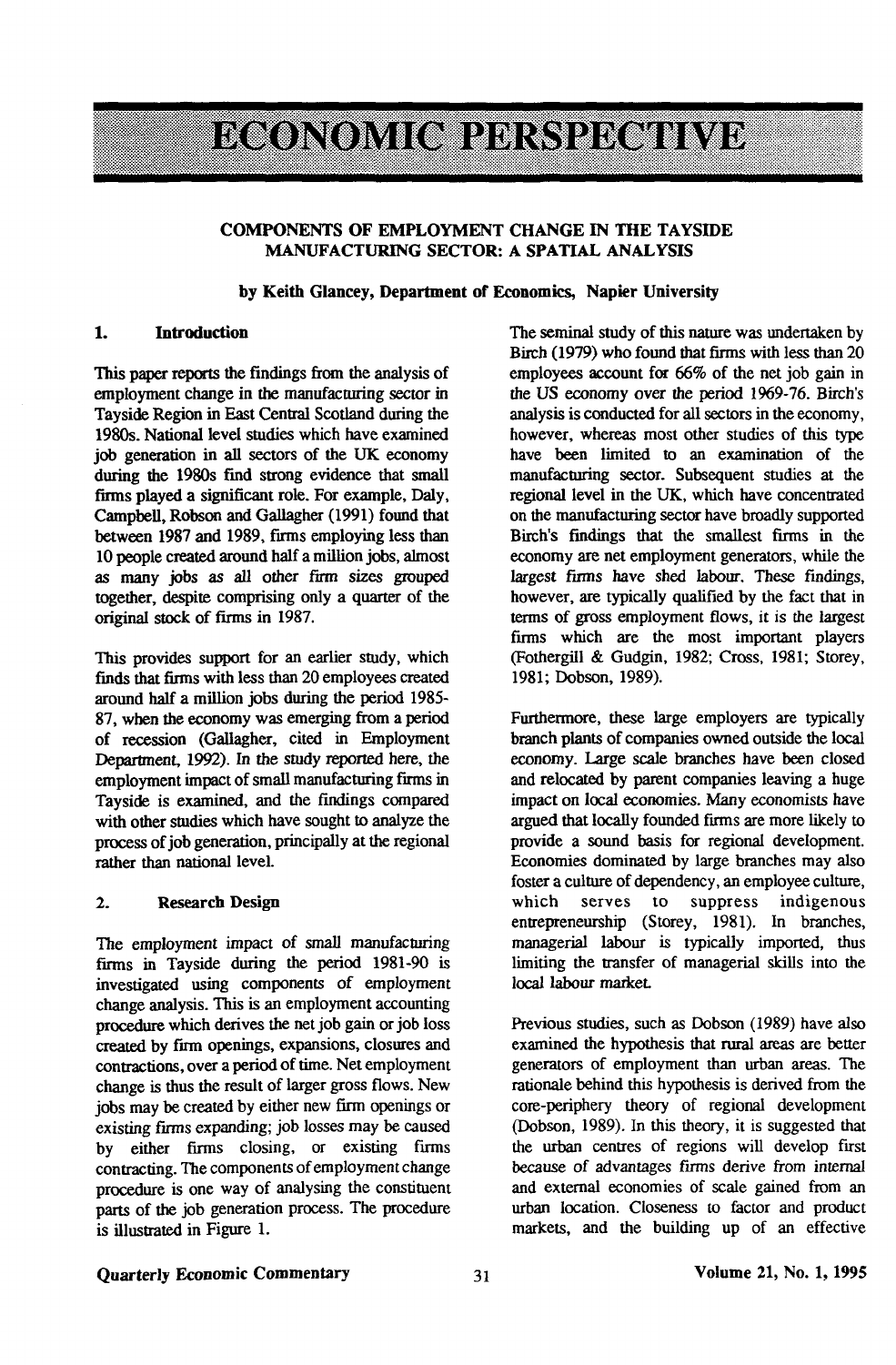business network serve to make urban locations particularly attractive to firms. However, after some point diseconomies of scale must set in, increased demand in factor markets bids up prices and thus costs, and the accumulation of externalities such as congestion and pollution serve to act against the urban centre of a region, and to force the growth of business activity into peripheral areas. These may not only be rural areas, but also suburban locations.

Peripheral locations may not only be more attractive to new firms seeking to set up in business, but also to existing firms in the urban core who are unable to expand because of physical space constraints. Thus investment may be diverted to the rural periphery. Dennis (1980) argues that the process of decentralisation of economic activity from the centre to the periphery of a region is not directly influenced by firms redirecting their activities from the centre to the periphery. Instead, the process is mediated by less direct means, via differences in the opening and closure rates of firms, and differences between firm expansions in different locations.

In an analysis of the Leeds engineering sector, Dobson (1989) finds no evidence to support this hypothesis, concluding that there was evidence of spatial uniformity in the job generation process between core and periphery locations. This contrasts with other work which does find evidence in support of a core-periphery pattern, with peripheral locations proving to be better job generators than urban locations (Cross, 1981; Gudgin, 1978; Cameron, 1973: Keeble, 1993; Smallbone, North & Leigh, 1993). These studies generally note that peripheral locations also display greater dependency upon the opening of new branch plants in the creation of employment Keeble (1993) indicates that one possible cause of rural industrialization may be reflected in the practices of large companies, who have been restructuring their operations into rural locations in order to exploit new supplies of labour in the search for higher profits. The development of rural regions into branch economies may be detrimental in the long term for reasons already outlined.

It has also been argued, however, that rural locations may be more attractive to indigenous small firms because they may offer a better quality of life, which may be the most important factor in the location decision for some people (Keeble, Tyler, Broom & Lewis, 1992). Keeble et al also find that rural new firm formation is characterised by a much larger amount of inward migration by

entrepreneurs, rather than by indigenous entrepreneurship. A general consideration of the literature therefore reveals that the process of polarization of economic development between core and periphery locations in a region may be highly complex, with several factors impinging upon the relationship between sub-regions.

Thus, two clear hypotheses emerge from the preceding literature review: first, that smaller firms are better job generators than larger firms; second, that rural locations are better job generators than urban locations. These hypotheses form the basis of the examination of employment change in the Tayside manufacturing sector reported in this paper.

## 3. **Sources of Data**

The data for the analysis reported here were provided by Tayside Regional Council Planning Department (TRC) who have maintained a comprehensive register of manufacturing establishments in Tayside Region since 1981. TRC use a variety of data collection methods to update this database annually, including a blanket postal survey of all registered establishments, visits to establishments, searches through commercial company databases and through the databases maintained by other business support agencies in Tayside, such as the Chamber of Commerce. Basic information is kept for each establishment on the register, namely employment size, address, contact name, SIC code, and nature of the establishment's activity.

The key limitation of the above data is the use of establishment rather than firm size. While sole traders and partnerships are likely to be single establishment organizations, companies are a different matter. As indicated earlier, a company establishment may be one of several branches or plants, with the headquarters based outside of Tayside Region. This limitation, however, is commonly reported in similar studies (for example, Dobson, 1989). Most studies have relied on secondary data sources which were compiled for some other purpose, and few databases have identified the ownership status of establishments.

There is, however, an advantage of the approach adopted by TRC, in that each establishment is coded by the nature of its activity, thus all establishments on the register are manufacturing plants, and not, for example, sales outlets or distribution depots. Additionally, there is evidence to suggest that new enterprise formation may be a

## **Quarterly Economic Commentary Volume 21, No. 1,1995**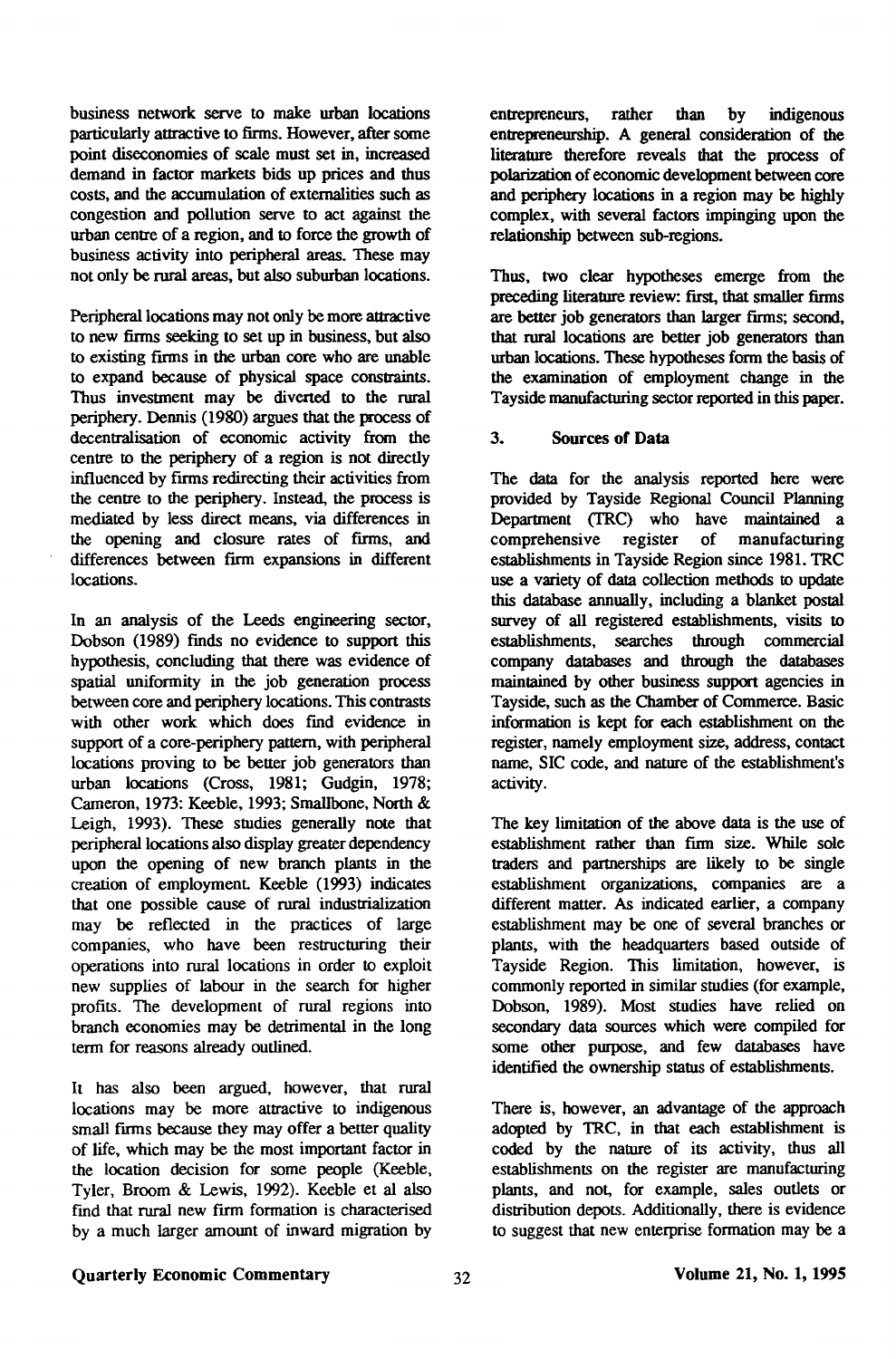function of local labour markets, with higher formation rates of new indigenous enterprises associated with higher levels of small scale economic activity, regardless of the nature of ownership (Cross, 1981). Thus, the opening of small branch plants may be beneficial to the long term supply of indigenous firms.

For the purposes of the analysis, an opening was defined as an establishment which appeared on the later register, but not the earlier one; an expansion was defined as an establishment which appeared on both registers, and which had increased in employment size; a closure was defined as an establishment which appeared on the earlier register, but not on the later one; a contraction was defined as an establishment which appeared on both registers and which had decreased in employment size. For the purposes of the research, Tayside Region was split into two spatial areas, the urban centre of Tayside, Dundee City (as defined by TRC) and the predominantly rural periphery.

If an establishment had relocated from Dundee City to the rest of Tayside, or vice versa, this was treated as a closure in the first location, and an opening in the second. This method was followed whether or not the establishment had expanded or contracted in the process of migration. This was done to control for the effects of migration between the core and periphery in Tayside region, and to limit the impact of expansions and contractions to those establishments remaining in the same location throughout the period, following Dennis (1980). As indicated earlier, analyses were conducted for the periods 1981-90, and the two halves of the decade, 1981-85 and 1985-90. The findings reported in this paper are those for the whole decade 1981-90, though insights will be incorporated from the other two analyses where appropriate.

## 4. Components of Employment Change

The findings from the components of employment change analysis are now considered. Before disaggregating the analysis to examine the employment impact of different establishment sizes, the components of employment change determined by all manufacturing establishments are summarized below in Figures 2 to 4, which show the components of employment change for the period 1981-90 for all Tayside, Dundee, and the rest of Tayside respectively.

Figure 2 shows that over the decade, for the whole of Tayside, there was a net loss of 1,706 jobs. By

far the most important component of job gains is firm expansions, and the most important component of job losses is firm closures. Firm expansions comprise 72% of all gross job gains in Tayside manufacturing during the decade, with firm closures accounting for 65% of gross job losses. However, as Figures 3 and 4 reveal, the pattern of the relative importance of the different components is not consistent between the two sub-regions under consideration, i.e. Dundee and the rest of Tayside.

Figure 3 shows that there was a net loss of nearly 3,000 jobs in Dundee over the period, while Figure 4 shows there to be a small net gain of just under 600 jobs in the rest of Tayside. The most important component in the job loss account in Dundee is firm closures, comprise 63% of gross job losses. Firm expansions created the majority of jobs in Dundee, comprising 65% of the gross total. The pattern of employment change in the rest of Tayside is much more biased towards the relative importance of these two components. Firm expansions account for 80% of gross job creation in the rest of Tayside, while closures are by far the most important component of job losses, accounting for 69% of the gross total. Overall, the absolute figures for Dundee are higher than those for the rest of Tayside, with the exception of firm expansions, suggesting a more dynamic process of employment change in Dundee.

These findings provide support for die hypothesis that rural areas are better net job generators than urban areas. They also provide support for Dennis (1980) in that the differences in employment change are due to relative differences in die components of employment change within each spatial area. The greater absolute figure for firm expansions in the rest of Tayside, and die much higher relative proportion of gross job creation, also suggests diat mere were less constraints on *in situ* firm growth in the rural periphery than in the urban centre.

Turning now to an analysis of the impact of establishment size on employment change, in addition to location. The components of employment change for each establishment size band for all Tayside over die period 1981-90 is given in Table 1, which provides clear support for the hypothesis that smaller establishments are better job generators than larger ones. Establishments with less dian 10 employees created a net gain of 5,220 jobs over the period, which is by far die biggest contribution to job generation, diough all size bands representing establishments with less than 50 employees experienced a net job gain.

## Quarterly Economic Commentary Volume 21, No. 1,1995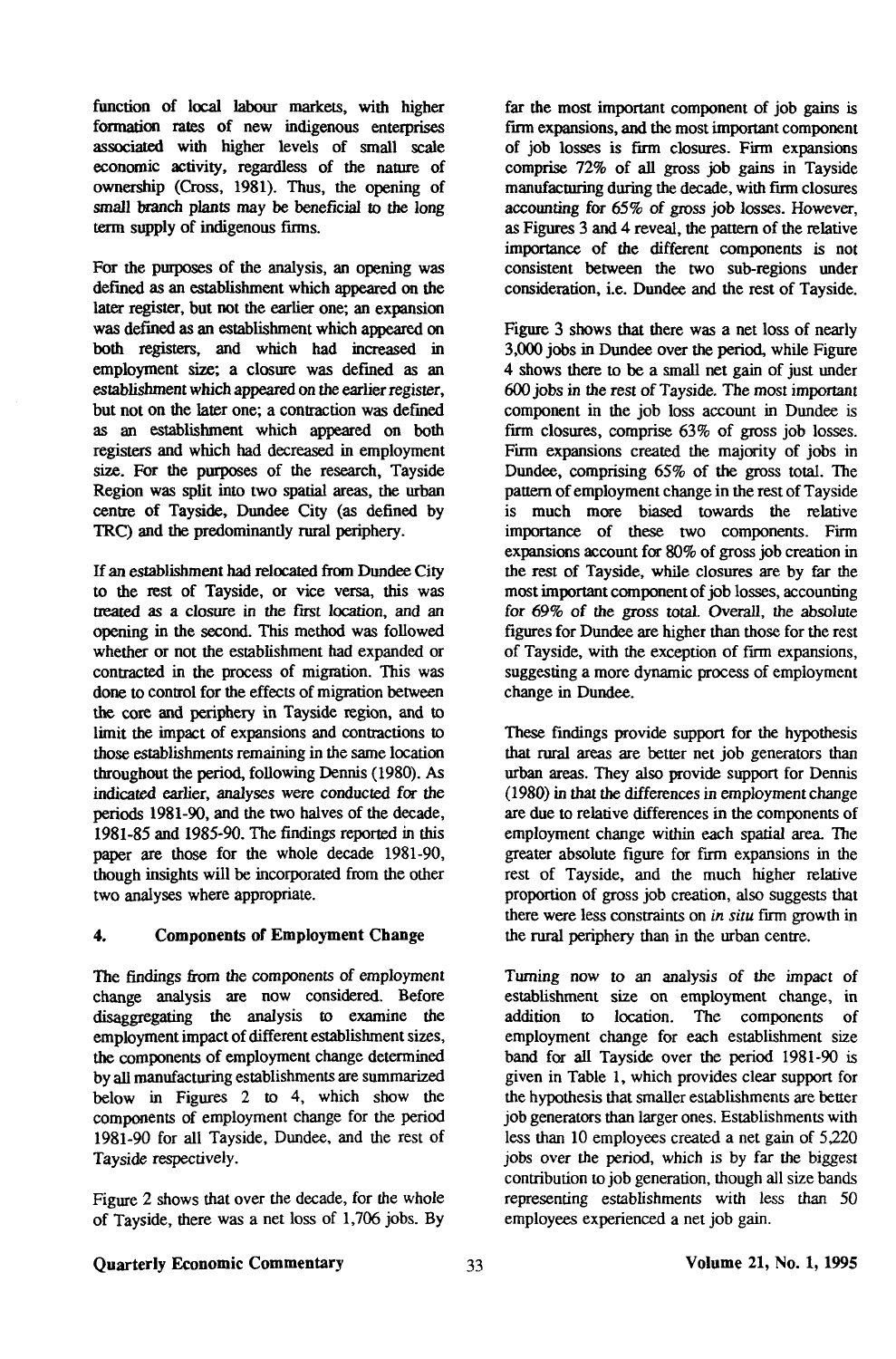Only establishments with more than SO employees experienced a net job loss, with the biggest contribution to job losses, by far, coming from the very largest establishments (501+ employees), which shed nearly 4,500 jobs over the decade. These job losses, along with a combined 2,500 losses from the second and third largest size bands the positive performance of establishments in the three smallest size bands. An inspection of the make-up of the 5,220 net job gain created by the smallest establishments shows that the most important component is expansions, accounting for 5,404 gross jobs, which comprises 55.2% of the 9,781 gross jobs created by expansions in total.

Overall, the 0-10 employee size band accounts for 42.7% of all gross job creation in Tayside in the 1980s. No clear partem emerges for all other size bands, the next best performer in gross job creation is 101-200 employees, though this also experienced the second highest gross job loss. There is also no distinct pattern in the relative importance of openings and expansions for all other size bands. The most important component of gross job losses overall is establishment closures, which accounts for by far the largest proportion of gross job losses in all size bands, with the exception of 501+ employees, in which contractions account for the largest proportion. Job losses through the largest establishments contracting represents 59% of all jobs lost through contractions.

This analysis therefore identifies clear differences between the smallest and the largest establishments in Tayside manufacturing during the 1980s, providing strong evidence in support of the job generating capability of the smallest establishments, which played a key role in helping to compensate for the large number of jobs shed by the largest establishments. As noted before, the analysis does not identify the nature of ownership in establishments, therefore the relative importance of branch plants versus independent firms in the process of job generation in this size band is not known.

Storey (1981) notes that jobs created through firm expansions in his study of North East England were concentrated in a few exceptionally high growth firms. Given the specific managerial and financial constraints placed on small firm growth (Glancey, 1993), it may be that a sizeable proportion of jobs created were created in Tayside by a small number of firms, or through branch plant, rather than indigenous firm, expansions, though there is no

evidence in support of these claims. It is clear, however, that if were not for the exceptional *in situ*  expansion performance of the smallest size band, the net job loss in Tayside manufacturing would have been much higher in the 1980s.

Therefore previous studies, which generally have not been able to disaggregate the size distribution sufficiently to permit a detailed analysis of the smallest establishments, i.e. 0-10 employees, may have underestimated their relative importance. In this analysis, establishments with 11-25 employees performed significantly less well as job generators than their smaller counterparts, and although they were net job generators, they were no more fertile than other larger size bands, and experienced a net job loss if establishments openings are removed from the analysis. As noted in the introduction, recent UK level studies have also found the 0-10 employee size band to be the most significant iob generator in the economy. Furthermore, these establishments have also been found to display exceptionally high levels of job creation through establishment expansions (Daly et al 1991).

If the size distribution of employment change is disaggregated into the two spatial areas considered in this study, there is clear evidence of differences between Dundee and die rest of Tayside. Table 2 shows the components of employment change for Dundee over the decade, while Table 3 shows the analysis for the rest of Tayside.

A comparative analysis of the two tables shows that there are clear differences between the performance of small and large establishments in the two spatial areas. All establishments with less than 50 employees account for 3,994 jobs in the rest of Tayside, which represents 88% of the total number of jobs created through expansions in the area. On the other hand, these establishments account for 2,809 jobs in Dundee, which represents 61% of the total number of jobs created through expansions in the area. Thus 39% of these jobs were created by establishments with more than 50 employees, with the largest establishments (501+ employees) accounting for 817 jobs, or 17.9% of the total. However, in both Dundee and the rest of Tayside, the performance of establishments with 0-10 employees is clearly the best, accounting for over 50% of the total in both areas. While the absolute number of jobs created through expansions in these establishments is higher in the rest of Tayside, the proportionate number of jobs created through expansions is similar (51.3 in Dundee, 58.7% in the rest of Tayside).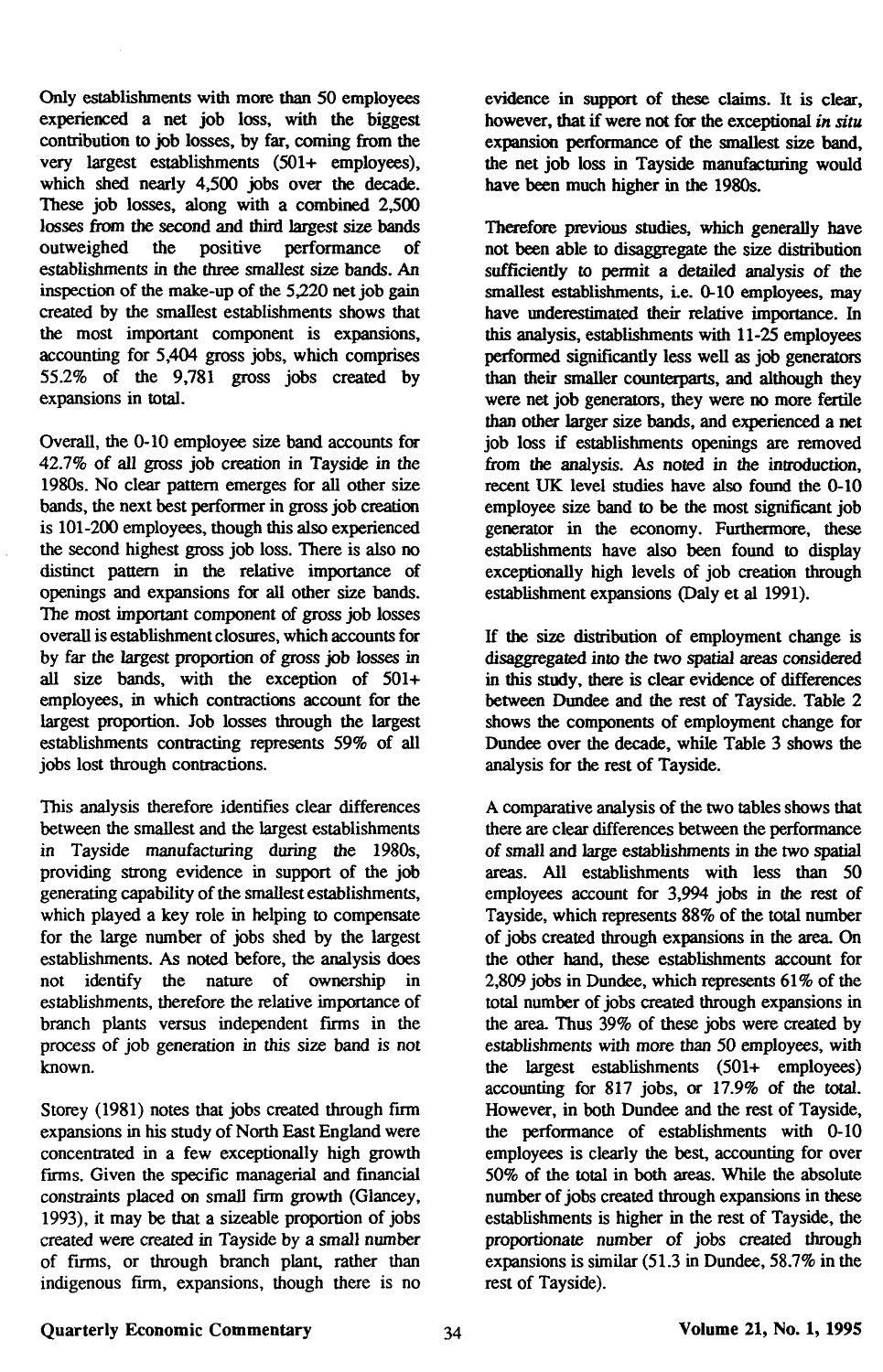Establishment openings played a much greater role in employment creation in Dundee, where all size bands experienced significantly greater job creation through openings rather than expansions, with the exception of the smallest and the largest size bands, where expansions are the most important component of gross job generation. The greater importance of openings in Dundee may be a reflection of government policies aimed at regenerating depressed urban areas through new firm formation. There are greater levels of assistance for new firms locating in Dundee, than in the rest of Tayside, such as capital allowances, soft loans and grants. Additionally, all but one of the seven enterprise zones in Tayside are located in Dundee City District. It may also be that some new firms prefer to locate in Dundee to be closer to their markets.

No clear differences are evident with respect to the job loss components, with closures accounting for the largest number of job losses for all size bands in both spatial areas, with the one exception of establishments with 501+ employees in the rest of Tayside, where all job losses were accounted for by contractions. When the net employment change figures are considered, it is clear that the two largest size bands had the greatest impact in Dundee over the decade, shedding over 5,000 jobs between them, with the bulk of these job losses accounted for by the largest establishments (4,296 jobs).

By comparison, these size bands played a relatively minor role in the process of net job change in the rest of Tayside, accounting for a combined net loss of 582 jobs. The 101-200 employee size band accounts for the largest net job loss (1,454 jobs) in the rest of Tayside. Clearly then, Dundee was particularly hard hit by the job losses from the largest establishments, all other size bands in Dundee experienced a net job gain, with the exception of the 26-50 size band, in which there was a slight net job loss. In the rest of Tayside, only those size bands representing establishments with less than 50 employees experienced a net job gain, though the pattern of net job losses was much more evenly distributed among the larger size bands than in Dundee. This analysis provides further evidence in support of the distinct trends in employment change between Dundee and the rest of Tayside observed earlier, and thus provides further support for Dennis (1980) in that these trends are the result of differences in the components of employment change, shown here with respect to size distribution, between the core and periphery

locations.

Cross (1981) finds in an earlier study of Tayside manufacturing that the most important component of employment change is *in situ* contractions, though the general pattern of employment change is not consistent between the Dundee and Outer Tayside, which is assumed to be comparable to the rest of Tayside definition employed in the present study. For the period 1968-77, Cross also finds that expansions played a more significant role in the peripheral areas of Tayside than in the urban centre, though the patterns are not as distinct as in the present study.

The same trends are reported in Dobson's study of West Yorkshire (Dobson 1989), though again the trends are not as distinct. Dobson, however, finds no differences in net job change between the core and peripheral sub-regions of Leeds and the rest of West Yorkshire respectively. Cross, however, finds in accord with the study reported here that the urban centre, Dundee, showed by far the worst employment performance, though a comparison of his study with the present one must be qualified by the fact that he uses different data sources, namely Department of Employment, Scottish Council (Development and Industry), which are not as comprehensive as that of TRC.

# 5. Conclusions

Despite the significant limitation of lacking ownership data, this study provides substantial support for the two hypotheses that both small firms and rural areas are the best creators of net job gains. Further light may be shed on the strong trends identified, when the sectoral make-up of Tayside manufacturing is considered. TRC statistics indicate that the Tayside manufacturing sector has not undergone a substantial degree of sectoral restructuring during the 1980s, as many other regions have, and is still very much dependent on the traditional industries of mechanical engineering, food manufacturing, textiles, and printing and publishing (TRC, 1991).

These figures also indicate that the rural periphery of Tayside is considerably more concentrated in these industries than Dundee. The mechanical engineering and food manufacturing sectors account for nearly 50% of manufacturing employment in the rest of Tayside. Of the four traditional sectors, these two are the most fragmented in terms of size distribution of establishments, with the other two, textiles and printing and publishing being heavily

#### Quarterly Economic Commentary Volume 21, No. 1, 1995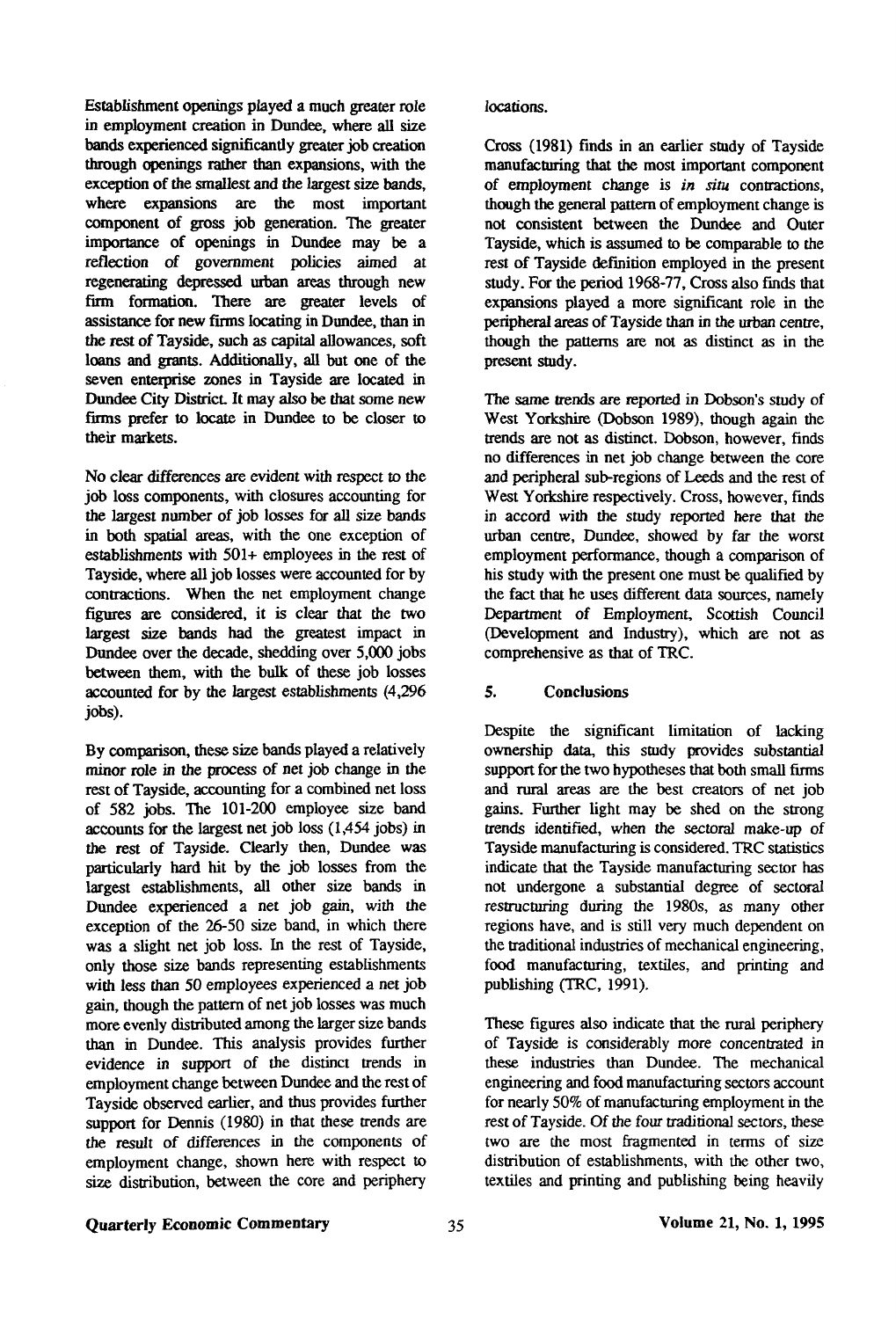skewed towards very large scale employers. The latter two industries are far more important employers in Dundee than in the rest of the region. Therefore, it may be, as Keebie (1993) finds, that rural areas are typified more by firms in growing sectors, filling specialist market niches, rather than the declining industries which are typical of urban areas. There is clearly scope for food manufacturing firms, for example, to exploit market niches in both local and export markets.

A greater preponderance of smaller scale employers in the mechanical engineering sector, however, may represent a fragmentation of the supply chain, with<br>increased levels of subcontracting. This increased levels of subcontracting. This phenomenon has been observed in the engineering sector in other regions, and may be a consequence of large contractors seeking to make more flexible their operations by subcontracting rather than undertaking these activities in-house (Shutt & Whittington, 1987). In a sense, this may be less positive in that subcontracting networks represent hidden concentration, though it is positive in the respect that smaller independent firms should serve to increase the supply of potential entrepreneurs. Owner-managers of small engineering workshops, through managing their own firms may develop some business acumen. However, managerial and entrepreneurial skills, would not be fostered in employment as an operative in a large engineering branch plant.

This study has identified clear differences in the make-up of employment change between the urban and rural areas in Tayside, particularly with respect to the impact of establishment size. Dundee, which is much more dependent upon large scale employers, experienced large job losses from these employers. If it were not for the high net job gains arising from establishments with 0-10 employees, this impact would have been much more profound. The smallest establishments clearly performed the best in both Dundee and the rest of Tayside. Although the most important job creation component in both areas being *in situ* expansions, a greater number of jobs were created by establishment openings in Dundee, while the number of jobs created by expansions in the periphery was higher than in Dundee. There are clearly different forces in operation in the two areas, though these can only speculated upon given the limitations of the data.

It may be that rural firms face less physical constraints on expansion, and find it easier to obtain suitably skilled workers, and that the jobs created through expansions were concentrated in a few exceptionally high growth firms, operating in profitable and growing markets. There may also be a larger concentration of entrepreneurial and managerial talent in the rural periphery, given that it is structurally much less dependent upon very large scale employers than Dundee. Whatever the reasons for the better performance of establishments in the rest of Tayside, it is clear that the trends generally reported in the literature are particularly evident in Tayside. While the manufacturing sector has remained relatively stable overall in Tayside, there has clearly been a restructuring towards smaller scale economic activity in Dundee, which should have positive consequences in the longer term by helping to increase the supply of indigenous firms. The dynamic contribution made by small establishments in the 1980s may provide a stronger base for the future prosperity of the Tayside manufacturing sector.

#### References

Birch, D.L. (1979) *The Job Generation Process,*  MIT, Cambridge, Mass.

Cameron, G.C. (1973) "Intra-urban location and the new plant", *Papers and proceedings, Regional Science Association,* 31, 125-144

Cross, M. (1981) *New Firm Formation and Regional Development,* Gower, Farnborough.

Daly, M., Campbell, M, Robson, E and Gallagher, C.G. "Job creation 1987-89: the contributions of small and large firms', *Employment Gazette,* 99.

Daly, M. and McCann, A. (1992) "How many small firms', *Employment Gazette,* 100.

Dennis, R. (1980) "The decline of manufacturing employment in greater London", in Evans, A.W. and Eversley, D£.(eds), *The Inner City: Employment and Industry,* Heinemann, London.

Dobson S.M. (1989) "Jobs in space: some evidence on spatial uniformity in the job generation process', *Urban Studies,* 26, 611-625.

Employment Department (1992) *Small firms in Britain: report 1992,* HMSO.

Fothergill, S. and Gudgin, G. (1982) *Unequal Growth: Urban and Regional Employment Change in the UK,* Heinemann, London.

# Quarterly Economic Commentary  $36$  Volume 21, No. 1, 1995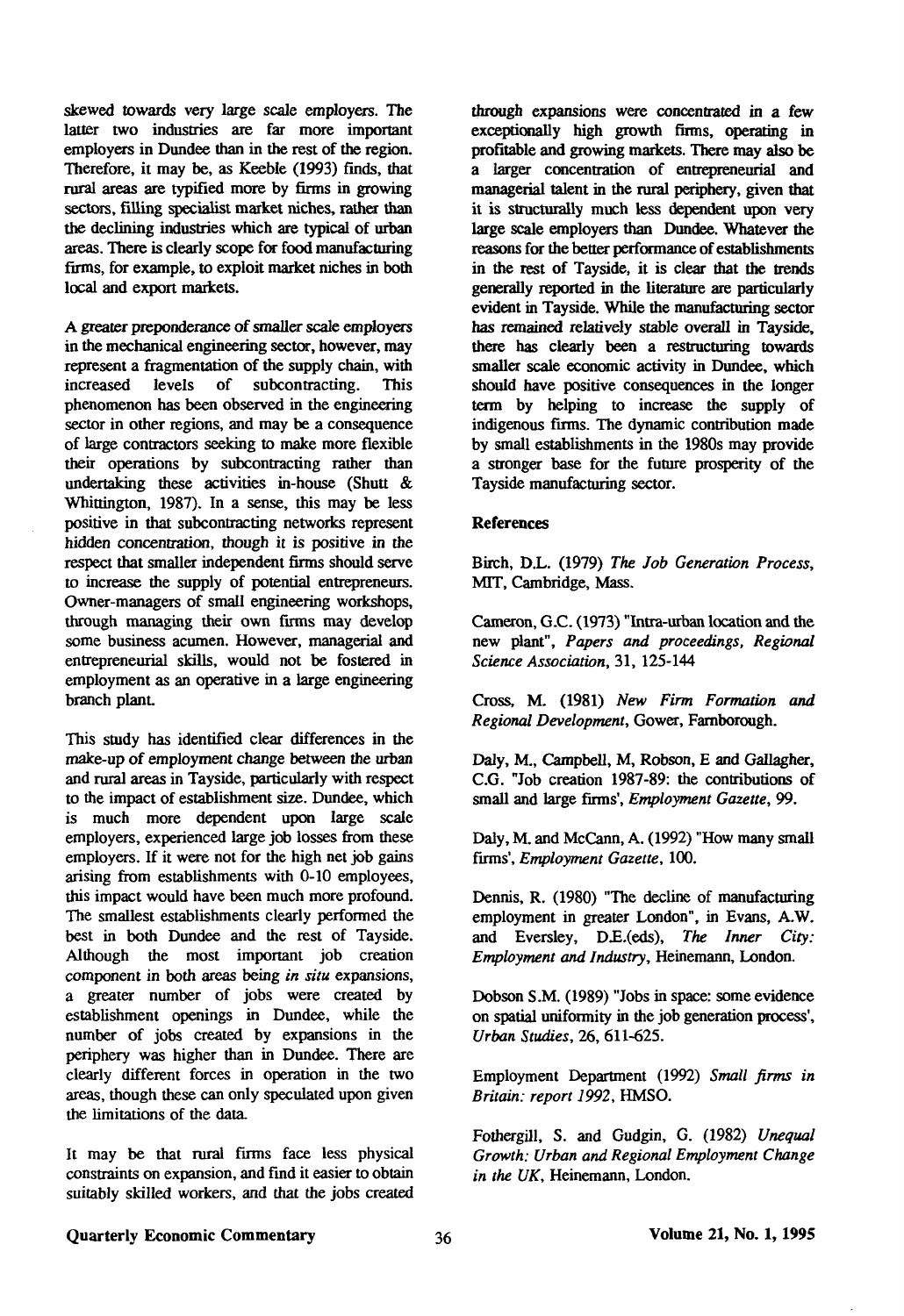Gallagher, C.G. and Stewart, H. (1984) *Jobs and the Business Life Cycle in the UK,* Research Report No.2, Department of Industrial Management, University of Newcastle upon Tyne.

Gallagher, C.G., Daly, M. and Thomason, J. (1990) "The growth of UK companies 1985-87 and their contribution to job generation', *Employment Gazette,*  92.

Glancey, K.S. (1993) *Economics and the entrepreneurship paradigm,* Department of Economics & Law Discussion Paper, University of Abertay, Dundee.

Gudgin, G. (1978) *Industrial Location Processes and Regional Employment Growth,* Saxon House, Farnborough.

Keeble, D. (1993) "Small firm creation, growth and the urban-rural shift", in Curran, J. and Storey, DJ. (eds), *Small Firms in Urban and Rural Locations,*  Routledge, London.

Keeble, D, Tyler, P., Broom, G. and Lewis, J. (1992) *Business Success in the Countryside: The Performance of Rural Enterprise,* HMSO for DoE, London.

OTarrell, P.N. (1986) *Entrepreneurs and Industrial Change,* Irish Management Institute, Sandyford, Dublin.

Shutt, J. and Whittington, R. (1987) "Fragmentation strategies and the rise of small units: cases from the North West', *Regional Studies,* 21, 1, 13-23.

Smallbone, D.,North, D and Leigh, R. (1993) "The growth and survival of mature manufacturing SMEs in the 1980s: an urban rural comparison", in Curran, J. and Storey, DJ (eds), *Small Firms in Urban and Rural Locations,* Routledge, London.

Storey, D.J. (1981) "New firm formation, employment change and the small firm: the case of Cleveland County", *Urban Studies,* 18, 335-345.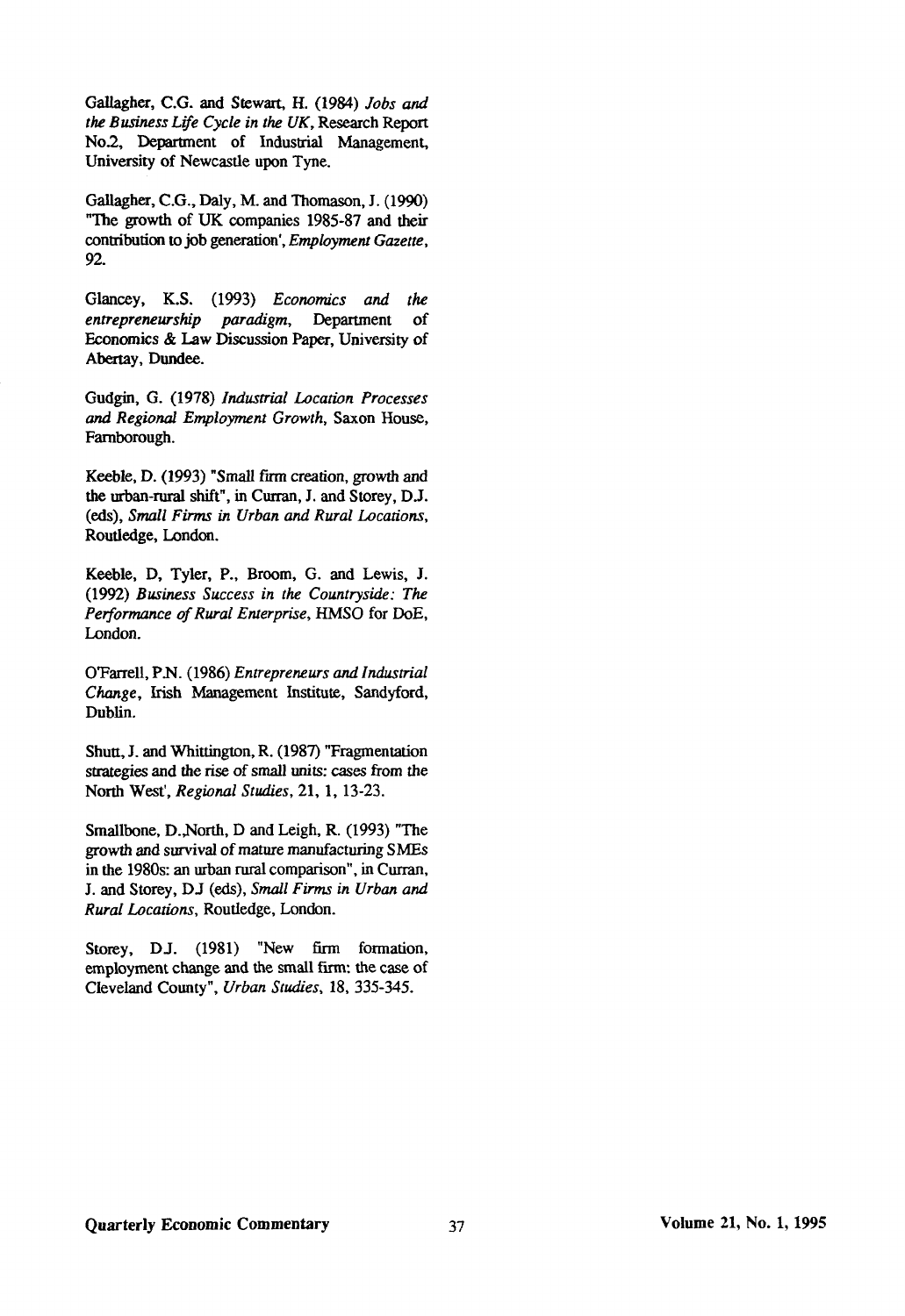| <b>SIZE</b>  | <b>OPENINGS</b> |                     | <b>EXPANSIONS</b> |                             | <b>GROSS JOB GAIN</b> |       | <b>CLOSURES</b> |                 | <b>CONTRACTIONS</b> |       | <b>GROSS JOB</b>           |       | <b>NET JOB</b>               |
|--------------|-----------------|---------------------|-------------------|-----------------------------|-----------------------|-------|-----------------|-----------------|---------------------|-------|----------------------------|-------|------------------------------|
| <b>BAND</b>  | <b>EMPS</b>     | $\mathbf{q}_{o}$    | <b>EMPS</b>       | $\mathcal{G}_{\mathcal{O}}$ | <b>EMPS</b>           | $\%$  | <b>EMPS</b>     | $\mathcal{G}_0$ | <b>EMPS</b>         | %     | <b>LOSS</b><br><b>EMPS</b> | %     | <b>CHANGE</b><br><b>EMPS</b> |
| $0 - 10$     | 398             | 10.4                | 5,404             | 55.2                        | $+5,802$              | 42.7  | 460             | 4.6             | 122                 | 2.3   | $-582$                     | 3.8   | $+5,220$                     |
| $11 - 25$    | 516             | 13.5                | 694               | 7.1                         | $+1,210$              | 8.9   | 757             | 7.6             | 178                 | 3.3   | $-935$                     | 6.1   | $+275$                       |
| $26 - 50$    | 580             | 15.2                | 698               | 7.1                         | $+1,278$              | 9.4   | 969             | 9.7             | 232                 | 4.3   | $-1,201$                   | 7.9   | $+77$                        |
| $51 - 100$   | 689             | 18.1                | 330               | 3.4                         | $+1,019$              | 7.5   | 1,207           | 12.1            | 134                 | 2.5   | $-1,341$                   | 8.8   | $-322$                       |
| 101-200      | 1,328           | 34.8                | 974               | 10.0                        | $+2,302$              | 16.9  | 2,525           | 25.4            | 874                 | 16.3  | $-3,399$                   | 22.2  | $-1,097$                     |
| 201-500      | 307             | 8.0                 | 209               | 2.1                         | $+516$                | 3.8   | 1,271           | 12.8            | 651                 | 12.2  | $-1,922$                   | 12.6  | $-1,406$                     |
| $501+$       | $\theta$        |                     | 1,472             | 15.1                        | $+1,472$              | 10.8  | 2,768           | 27.8            | 3,157               | 59.0  | $-5,925$                   | 38.7  | $-4,453$                     |
| <b>TOTAL</b> | 3,818           | <i><b>100.0</b></i> | 9,781             | 100.0                       | $+13,599$             | 100.0 | 9,957           | 100.0           | 5,348               | 100.0 | $-15,305$                  | 100.0 | $-1,706$                     |

 $\bar{\omega}$ 

**Source: compiled by author from TRC business establishment data**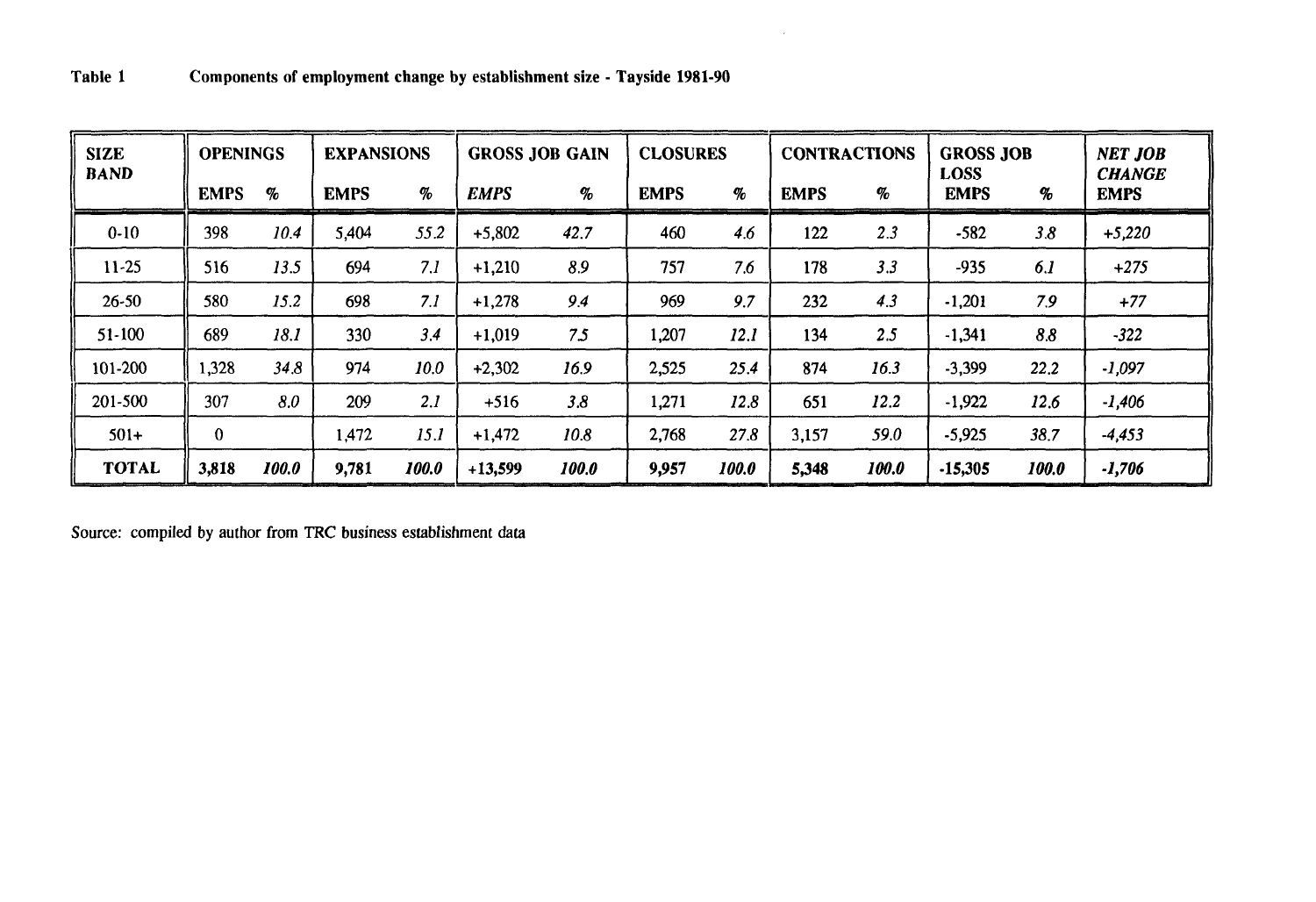| <b>SIZE</b>  | <b>OPENINGS</b> |       | <b>EXPANSIONS</b> |                             | <b>GROSS JOB GAIN</b> |                             | <b>CLOSURES</b> |          | <b>CONTRACTIONS</b> |                             | <b>GROSS JOB</b>           |       | <b>NET JOB</b>               |
|--------------|-----------------|-------|-------------------|-----------------------------|-----------------------|-----------------------------|-----------------|----------|---------------------|-----------------------------|----------------------------|-------|------------------------------|
| <b>BAND</b>  | <b>EMPS</b>     | $\%$  | <b>EMPS</b>       | $\mathcal{G}_{\mathcal{O}}$ | <b>EMPS</b>           | $\mathcal{G}_{\mathcal{O}}$ | <b>EMPS</b>     | $\sigma$ | <b>EMPS</b>         | $\mathcal{G}_{\mathcal{D}}$ | <b>LOSS</b><br><b>EMPS</b> | %     | <b>CHANGE</b><br><b>EMPS</b> |
| $0-10$       | 226             | 9.0   | 2,337             | 51.3                        | $+2,563$              | 36.3                        | 136             | 2,3      | 31                  | 0.9                         | $-167$                     | 1.8   | $+2,396$                     |
| $11 - 25$    | 303             | 12.1  | 278               | 6.1                         | $+581$                | 8.2                         | 282             | 4.8      | 34                  | 1.0                         | $-316$                     | 3.4   | $+265$                       |
| $26 - 50$    | 325             | 13.0  | 187               | 4.1                         | $+512$                | 7.3                         | 502             | 8.5      | 81                  | 2.3                         | $-583$                     | 6.2   | $-71$                        |
| $51-100$     | 377             | 15.1  | 34                | 0.7                         | $+411$                | 5.8                         | 276             | 4.7      | 103                 | 3.0                         | $-379$                     | 4.0   | $+32$                        |
| 101-200      | 966             | 38.6  | 698               | 15.3                        | $+1,664$              | 23.6                        | 895             | 15.2     | 412                 | 11.8                        | $-1,307$                   | 14.0  | $+357$                       |
| 201-500      | 307             | 12.3  | 209               | 4.6                         | $+516$                | 7.3                         | 1,024           | 174      | 473                 | 13.6                        | $-1,497$                   | 16.0  | $-981$                       |
| $501+$       | $\bf{0}$        |       | 817               | 17.9                        | $+2,768$              | 11.6                        | 2,768           | 47.1     | 2,345               | 67.4                        | $-5,113$                   | 54.6  | $-4,296$                     |
| <b>TOTAL</b> | 2,504           | 100.0 | 4,560             | 100.0                       | $+7,064$              | 100.0                       | 5,883           | 100.0    | 3,479               | 100.0                       | $-9,362$                   | 100.0 | $-2,298$                     |

Source: compiled by author from TRC business establishment data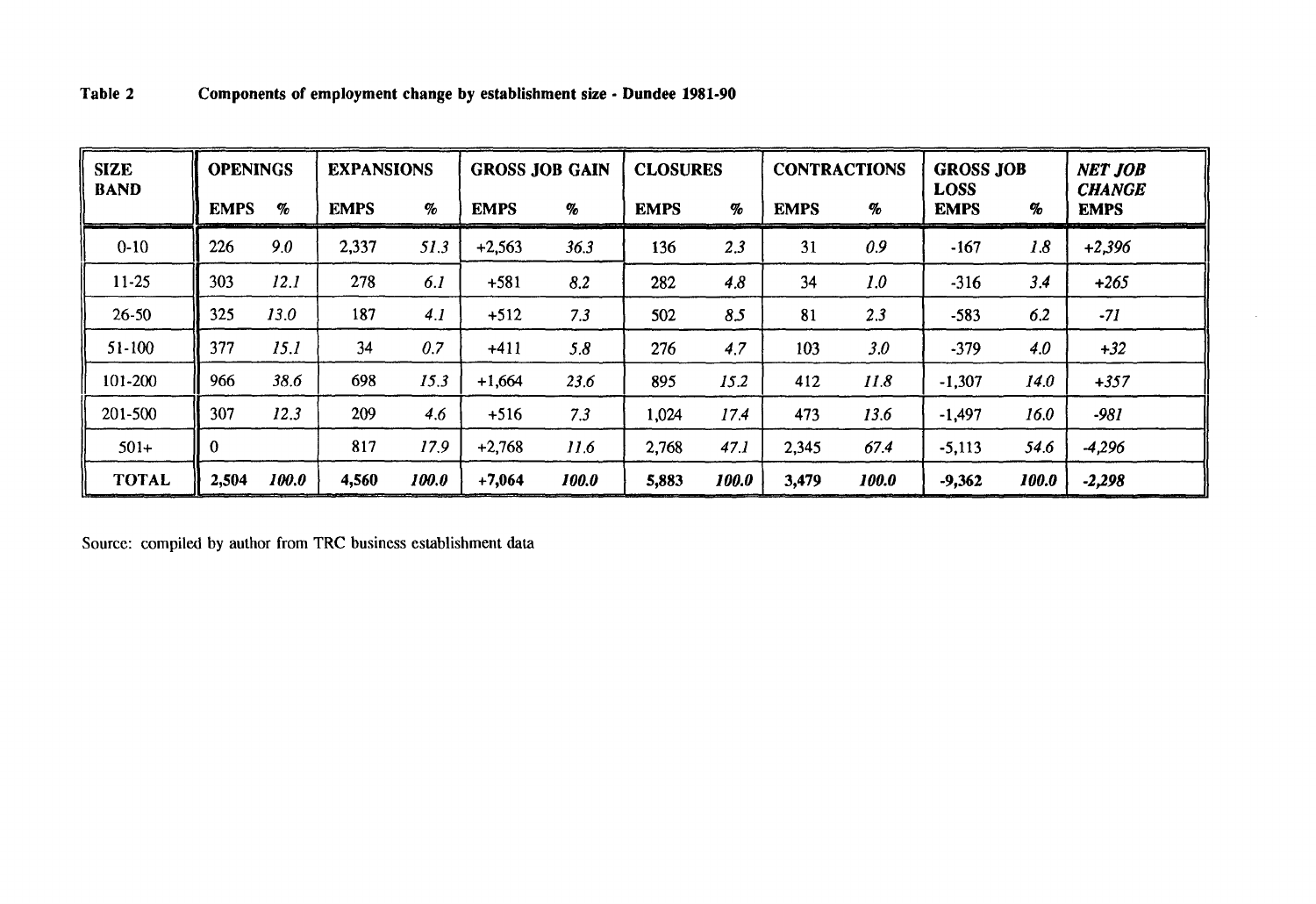| <b>SIZE</b><br><b>BAND</b> | <b>OPENINGS</b> |       | <b>EXPANSIONS</b> |       | <b>GROSS JOB GAIN</b> |       | <b>CLOSURES</b> |       | <b>CONTRACTIONS</b> |       | <b>GROSS JOB</b><br><b>LOSS</b> |       | <b>NET JOB</b><br><b>CHANGE</b> |
|----------------------------|-----------------|-------|-------------------|-------|-----------------------|-------|-----------------|-------|---------------------|-------|---------------------------------|-------|---------------------------------|
|                            | <b>EMPS</b>     | $\%$  | <b>EMPS</b>       | $\%$  | <b>EMPS</b>           | $\%$  | <b>EMPS</b>     | %     | <b>EMPS</b>         | %     | <b>EMPS</b>                     | %     | <b>EMPS</b>                     |
| $0 - 10$                   | 172             | 13.1  | 3,067             | 58.7  | $+3,239$              | 49.6  | 324             | 8.0   | 91                  | 4.9   | $-415$                          | 7.0   | $+2,824$                        |
| $11 - 25$                  | 213             | 16.2  | 416               | 8.0   | $+629$                | 9.6   | 475             | 11.7  | 144                 | 7.7   | $-619$                          | 10.4  | $+10$                           |
| $26 - 50$                  | 255             | 19.4  | 511               | 9.8   | $+766$                | 11.7  | 467             | 11.5  | 151                 | 8.1   | $-618$                          | 10.4  | $+148$                          |
| $51 - 100$                 | 312             | 23.7  | 296               | 5.7   | $+608$                | 9.3   | $-931$          | 22.9  | 31                  | 1.7   | $-962$                          | 16.2  | $-354$                          |
| 101-200                    | 362             | 27.6  | 276               | 5.3   | $+638$                | 9.8   | 1,630           | 40.0  | 462                 | 24.7  | $-2,092$                        | 35.2  | $-1,454$                        |
| 201-500                    | $\mathbf{0}$    |       | $\mathbf 0$       |       | $\bf{0}$              |       | 247             | 6.1   | 178                 | 9.5   | $-425$                          | 7.2   | $-425$                          |
| $501+$                     | $\mathbf 0$     |       | 655               | 12.6  | $+655$                | 10.0  | $\bf{0}$        |       | 812                 | 43.5  | $-812$                          | 13.7  | $-157$                          |
| <b>TOTAL</b>               | 1,314           | 100.0 | 5,221             | 100.0 | $+6,535$              | 100.0 | 4,074           | 100.0 | 1,869               | 100.0 | $-5,943$                        | 100.0 | $+592$                          |

Source: compiled by author from TRC business establishment data

 $\sim$ 

 $\lambda$